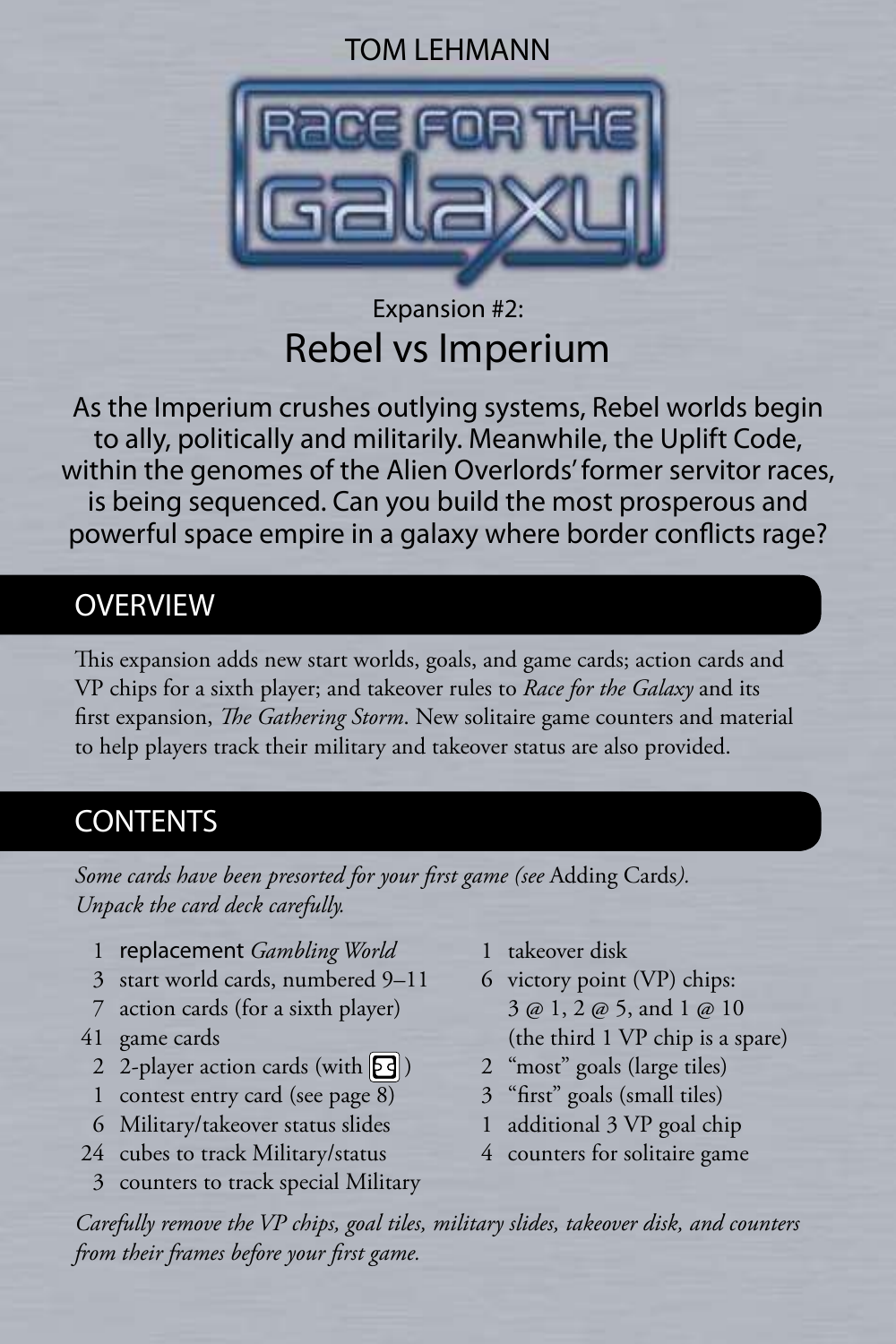# ADDING CARDS AND GOALS

*These rules assume that the first expansion,* The Gathering Storm*, is being used, which is strongly recommended. If you are not using it, ignore the supplied goals, the start world setup change below, and all references to solitaire or drafting variants. The takeover rules can still be used, but ignore the references to*  Improved Logistics*, a first expansion card.*

Add the new game cards, replacing the *Gambling World* with the *Gambling World* in this expansion (with a revised power; see page 10 for the table listing the number of developments and worlds for each cost/defense).

There is no sixth preset hand (players are assumed to be experienced).

A third *Research Labs* has been added for expansion play balance.

Most new card powers are variations on previous powers. Those that aren't have short text descriptions and are described in detail starting on page 9.

Ignore the symbols  $\bigotimes$  and  $\bigotimes$  next to the victory point hex on some cards; these are for future expansions.

Cards in this expansion have two marks below their card frames in the lower left corner.

Mix the new goals with the existing ones and use them normally (selecting, as before, two of the "most" goals and four of the "first" goals during setup).

For the first game of each session, set out the takeover disk with its red "no takeovers allowed" side face up. Use the military slides, cubes, and associated counters when takeovers are allowed (see *Takeovers*).

When takeovers are off, ignore all powers with takeover symbols (their text box descriptions have symbols beside them), but use these cards' other powers and attributes normally.

Start world setup (rules change): after setting out the goals to use, separate the start worlds by their blue and red (even/odd) start numbers into two groups. Shuffle each group separately. Deal two start worlds, one from each group, to every player. Shuffle any remaining start worlds with the game cards and then deal six cards to each player. Each player, after studying all eight cards, discards one of his two dealt start worlds and two of his six game cards. Players *then* simultaneously reveal their selected start worlds and begin play.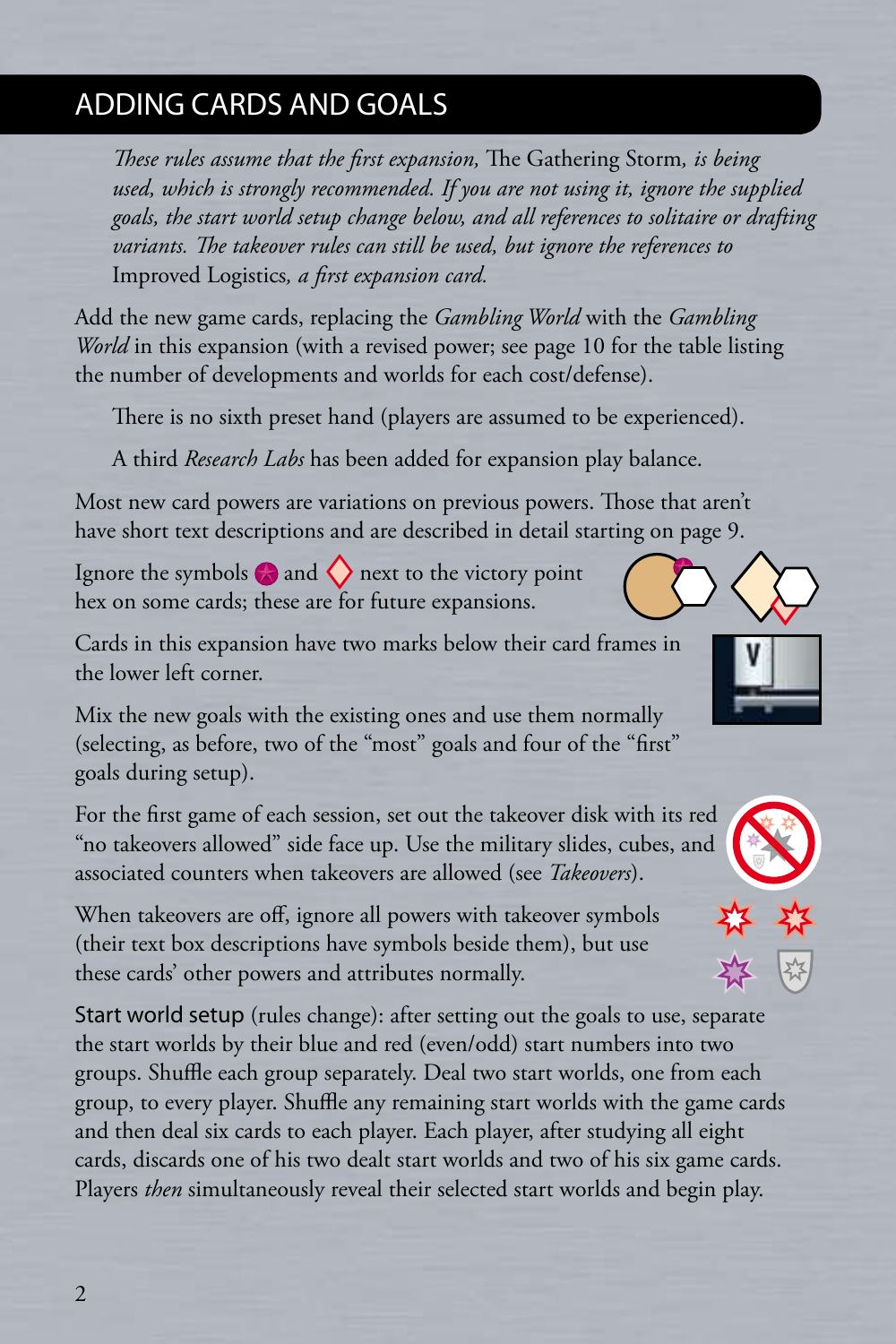# **TAKEOVERS**

Introduction. Takeovers enable players, under certain conditions, to *conquer* military worlds in other players' tableaus. Alternate games with takeovers on and off, marking this with the takeover disk. The first game in each game session has takeovers *off*.

Some players may not wish to use takeovers. Others may wish to always use them. We have designed takeovers so players can easily adapt the official alternating rule to their taste (such as always on or off).

When takeovers are off, ignore all powers with *takeover symbols* (their text box descriptions have these symbols *beside* them), but use these cards' other powers and attributes normally.

When takeovers are on, during setup give each player a Military slide and four cubes (red, purple, and two light red cubes). Set the two takeover defense counters and the Rebel takeover bonus counter nearby for later use.

A takeover is performed, as an action, during *Settle*, against a previously settled *military* world in another player's tableau. A takeover can be performed only if the player doing so has a takeover power which his target is *vulnerable* to.

A player is vulnerable to the *Imperium Seat's* takeover power if he has at least one Rebel *military* world in his tableau.

A player is vulnerable to the *Rebel Alliance's* takeover power if he has at least one Imperium *card* in his tableau.



A player is vulnerable to the *Imperium Cloaking Technology's* takeover power if his *total* Military in his tableau is at least one.

Total Military is calculated as for *New Galactic Order*: include negative but not specialized or temporary Military.

Use the Military slide and cubes to track your total Military (red cube) and Rebel/ Imperium takeover vulnerabilities. Place a light-red/purple cube once you put a Rebel military world/Imperium card respectively in your tableau. Use the second light-red cube to track any additional Military versus Rebel worlds. Flip and abut a second, unused slide to track Military greater than 10.









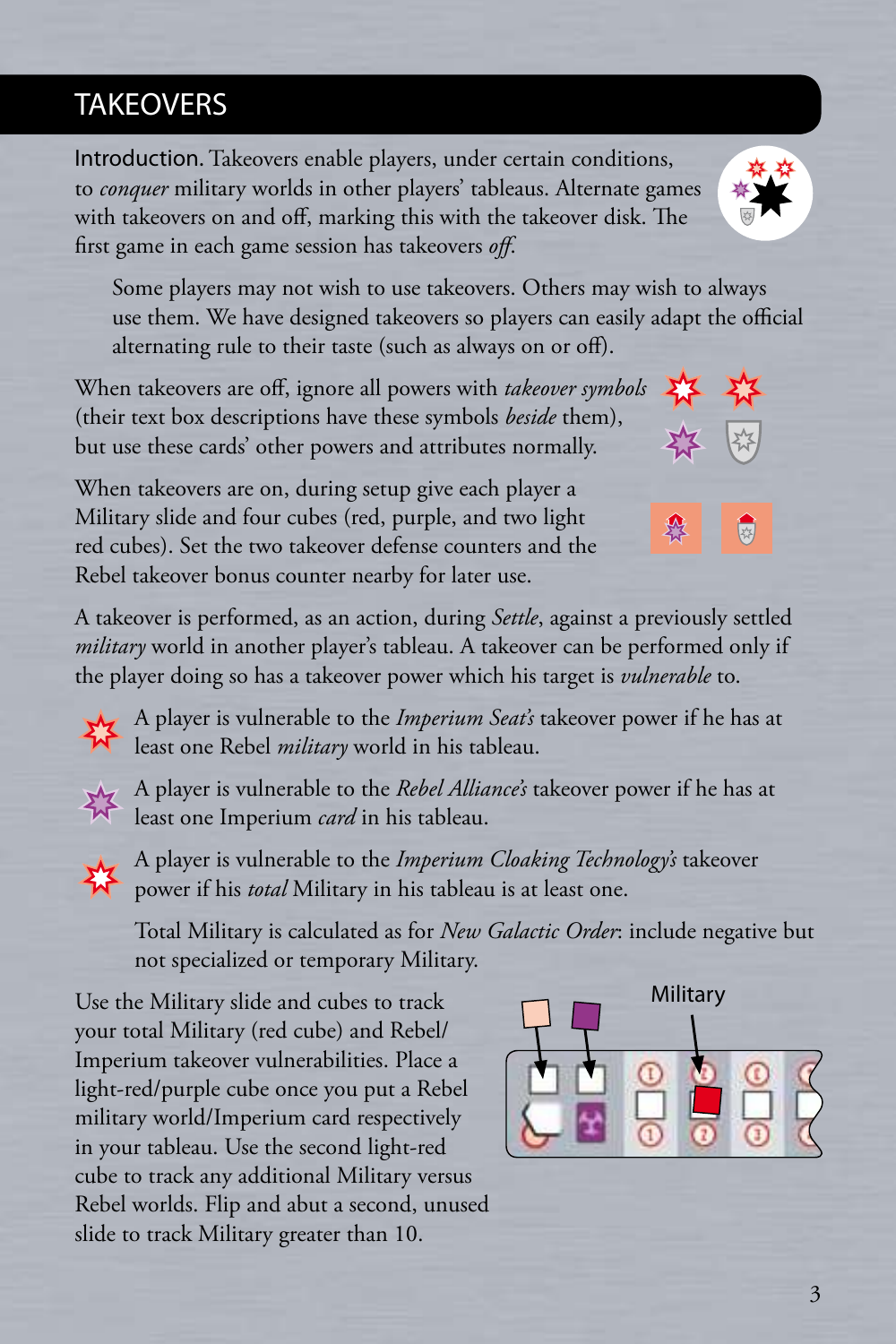A player can be vulnerable to only some takeover powers, depending on the cards in his tableau. A player with either no military worlds or with only non-Rebel military worlds, no Imperium cards, and only temporary and/or specialized Military is not vulnerable to takeovers (in this expansion).

Thematically, takeovers represent border conflicts short of outright war in a galaxy still mostly at peace. By not entering the "arms race" (having positive Military) or siding with either the Rebels (having Rebel military worlds) or the Imperium (having Imperium cards), an empire is safe from military action by other players.

Procedure. Takeover declarations are made when resolving *Settle* powers after placing and revealing worlds. There is no separate takeover *declaration step*, though there is a takeover *resolution step* at the end of *Settle*. As takeover powers involve a *Settle* action, they must be invoked either by players who didn't place a world or by a players with a power that allows him to place a second world during *Settle* (such as *Improved Logistics*).

A player who didn't place a world and who had a power to place a second world, such as *Improved Logistics*, could declare two takeover attempts using two *separate* takeover powers.

If needed, resolve *Settle* powers (and world payments) in clockwise order starting with the lowest numbered start world.

To declare a takeover, a player announces the takeover power being used, the target world, and any temporary Military being used. The takeover target cannot be a newly placed world (in that *Settle* phase). Powers and attributes of a *newly placed* world (being a Rebel military world, an Imperium card, or providing Military or defense) have *no* effect on takeovers.

Players should place newly settled worlds at a slight angle as a reminder and update their military slides only *after Settle* is finished.

A takeover will succeed in conquering its target (when it is resolved) if the total Military of the conquering player is *greater than or equal* to the total Military of the defending player *plus* the defense of the target world.

*Example:* a player with 4 Military discards the *Imperium Cloaking Technology* to take over a 2 defense military world from a player with 2 Military. Note that ties go to the *attacker* (as in the normal conquest rules).

Any temporary Military being used, negative, or specialized Military, such as against Rebel military worlds or based on the target's *kind* of world (Rare, Alien, etc.), *do* apply when calculating each player's total Military. Double-check for all applicable bonuses before declaring a takeover.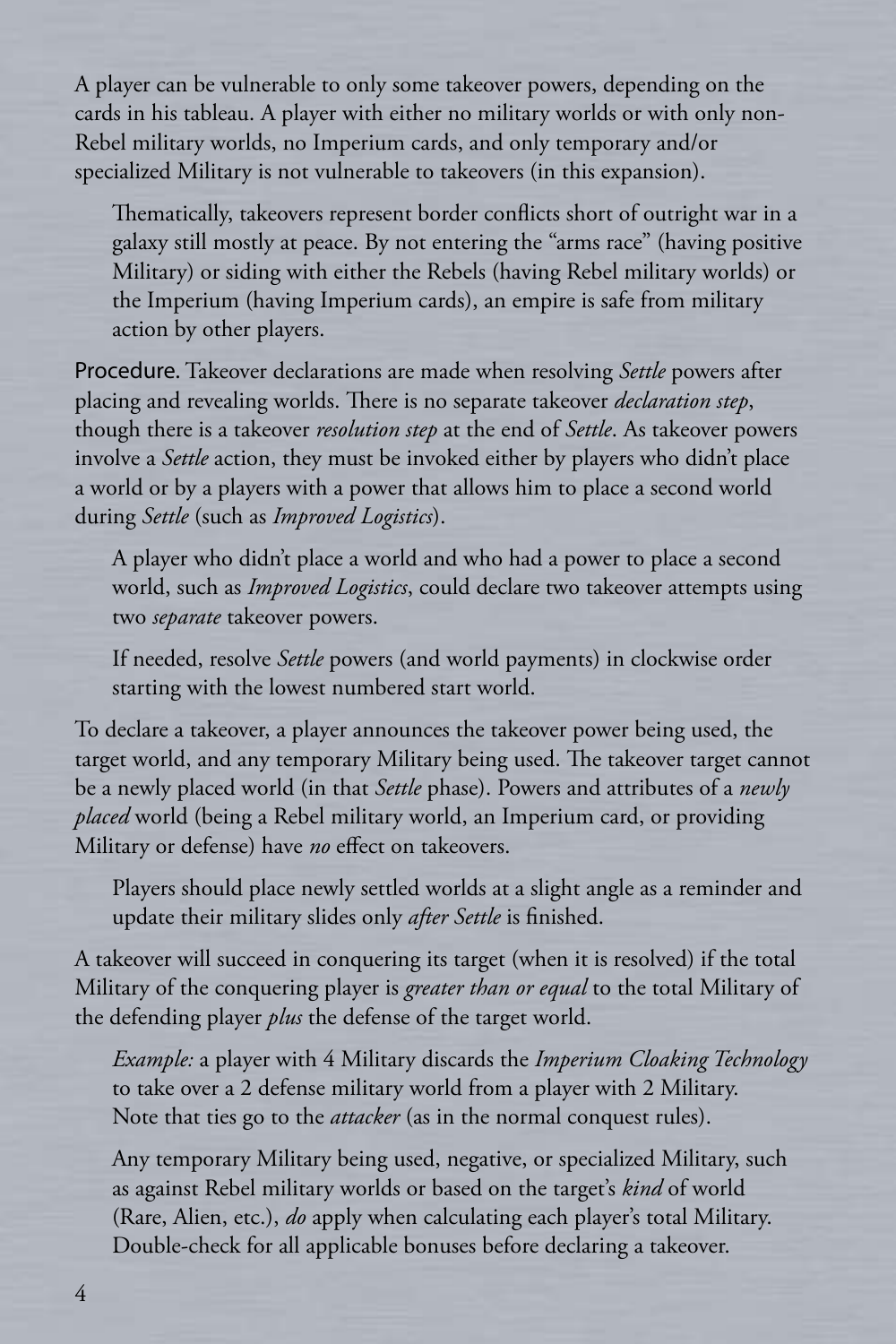The *Rebel Alliance* provides 2 Military for each Rebel military world in its owner's tableau at the start of *Settle* when that player is attempting a takeover (only).

The *Rebel Pact* provides 2 Military for each Rebel military world and 1 Military for each non-Rebel military world in a player's tableau at the start of *Settle*, when defending against takeovers.

Counters are provided to place in front of the Military slides to mark these bonuses (as offsets, marking the total Military in each situation).

A given world can be the target of takeover attempts by several players in a given *Settle* phase. A later declaration can succeed only if all earlier declared attempts fail; a pending takeover declaration does *not* "follow" its target world to a conquering player's tableau.

Declared takeovers are resolved in clockwise order, starting with the player with the lowest numbered start world, after all players have paid for their worlds and invoked any *Settle* powers.

When resolving a takeover, if the owner of the target world has any unused temporary Military, he may boost his Military by invoking these powers.

If he had earlier partially used a temporary Military power (such as discarding just one card to boost his Military with *Space Mercenaries*), he may now use the rest of that power (by discarding a second card). (This is an exception to the general rule that a power cannot be interrupted.) Further boosting Military on defense can affect later takeover attempts.

Then, compare Military totals and the defense of the world to determine if the takeover succeeds or fails. If the takeover succeeds, transfer the world— and any good on it— to the conquering player's tableau and draw any cards for placing that world (due to a *Settle* bonus or *Draw After* powers).

If the conquered world was a windfall world without a good, it does *not* receive a good. Any effects from its previously invoked powers do persist, benefiting the empire it was taken *from*, until the end of *Settle*.

If a player with *Improved Logistics* declares two takeover attempts (using separate takeover powers) and the first declaration fails, then the second attempt automatically fails (since no first world was placed).

Typically, since takeovers are never affected by newly placed worlds, they can be declared and resolved without regard to timing. Players need to be careful only when multiple takeover declarations have been made or when temporary Military can affect the outcome.



發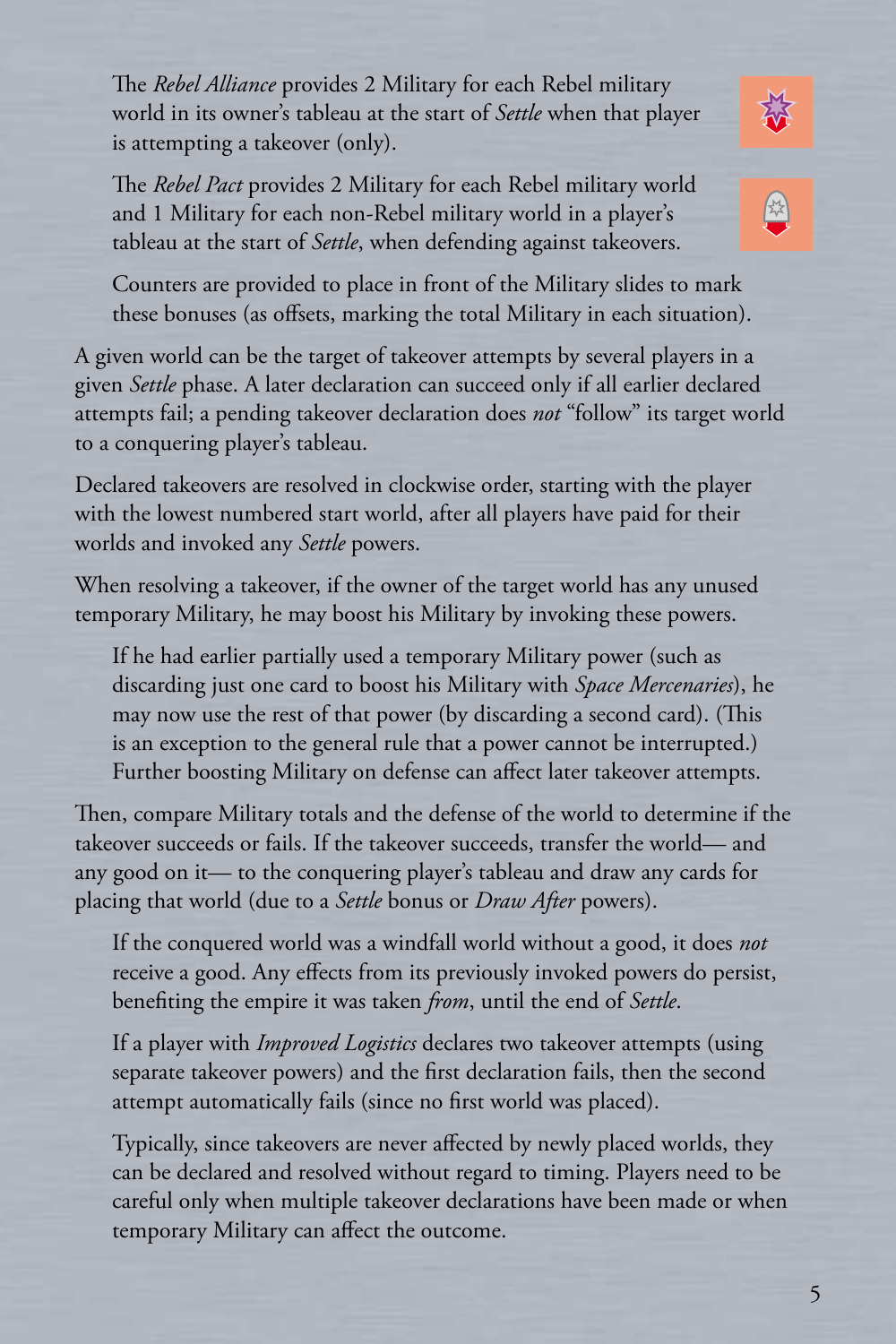#### Takeover examples:

1. Alan, Betty, and Carol are playing; Alan has the lowest-numbered start world. Betty has 4 Military and *Rebel Colony* (a 4 defense Rebel military world). Alan has *Imperium Seat*, *Imperium Troops*, and 6 Military (8 versus Rebel military worlds). Alan chooses *Settle*, doesn't place a world, and declares a takeover against *Rebel Colony*. After Carol has used her powers, Alan takes *Rebel Colony*, placing it in his tableau, and draws a card for his *Settle* bonus.

2. Same as above, except that Betty's 4 Military includes *Space Mercenaries* (discard up to two cards for +1 Military apiece), she has *Terraforming Robots* (draw 1 card after placing a world), and no cards in hand (after placing a military world to settle). After Alan declares his takeover, Betty draws a card from *Terraforming Robots* (for the military world she settled). During takeover resolution, Betty discards the card to gain a temporary +1 Military from *Space Mercenaries*. Alan's takeover attempt now fails. (Even if Alan had some unused temporary Military among his powers, he couldn't use it, during takeover resolution, to further increase his Military.)

3. Same as above, except that Betty also has *Imperium Lords* in her tableau and Carol has *Contact Specialist*, *Rebel Alliance*, *Rebel Pact*, five Rebel military worlds, and one non-Rebel military world in her tableau. Carol's military is -1 (from the *Contact Specialist*), but she has 9 Military for takeovers against military worlds in Imperium tableaus and defends her military worlds at 10 Military (plus their defense). Carol also declares a takeover against *Rebel Colony*. If Betty chooses to spend a card to increase her military, Alan's takeover will fail and Carol's takeover will succeed. If Betty doesn't spend the card, Alan's takeover succeeds and Carol's takeover automatically fails (since the *Rebel Colony* is not in Betty's tableau when it is time to resolve it).

Carol's attack and defense bonuses, based on her tableau at the start of *Settle*, would not change even if she were to somehow lose a Rebel military world during that phase. Adjustments to Military for newly placed, or lost, worlds take place *after Settle*.

2-Player *Rebel vs Imperium* Takeover Scenario. Separate the *Rebel Alliance* and *Imperium Seat* from the game cards. Use the *Rebel Cantina* and *Imperium Warlord* start worlds. Choose sides. If desired, set out goals. Deal six game cards and choose four of them normally. Then, add the *Rebel Alliance* and *Imperium Seat* to your starting hands, respectively. Takeovers are on; good luck!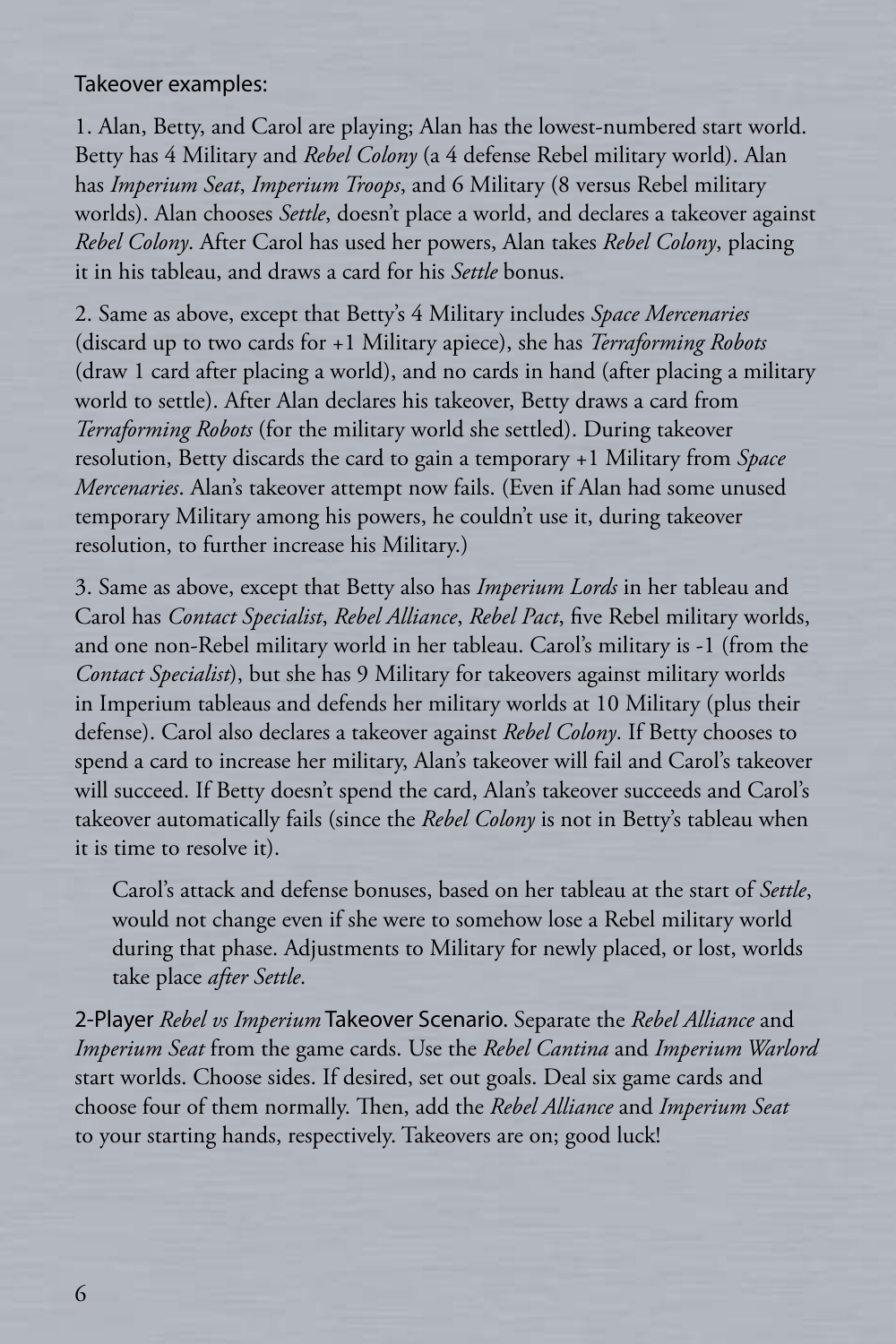### SOLITAIRE GAME

Four *two-sided* counters are provided so that the new start worlds, 9–11, can be played by the "robot opponent" in the solitaire game.

Setup: Use the "robot =" and special mat counters for each start world as shown below. All these start worlds begin with credit 1 and economy size 0. Takeovers are always off when playing the solitaire game.

The *Rebel Cantina* (9) when settling draws extra cards and flips to find either non-military *or* military worlds (whichever it finds first). It also increases its credit by one on Produce.

The *Galactic Developers* (10) receives extra card flips on Develop. As an *action*, it does not pay one credit to place a 6-cost development that it flips. On *response*, it pays two, not three, credits to place a development counter and pays one credit only to place a 6-cost development it flips.

The *Imperial Warlord* (11) receives extra cards on Explore and Settle and settles military worlds.

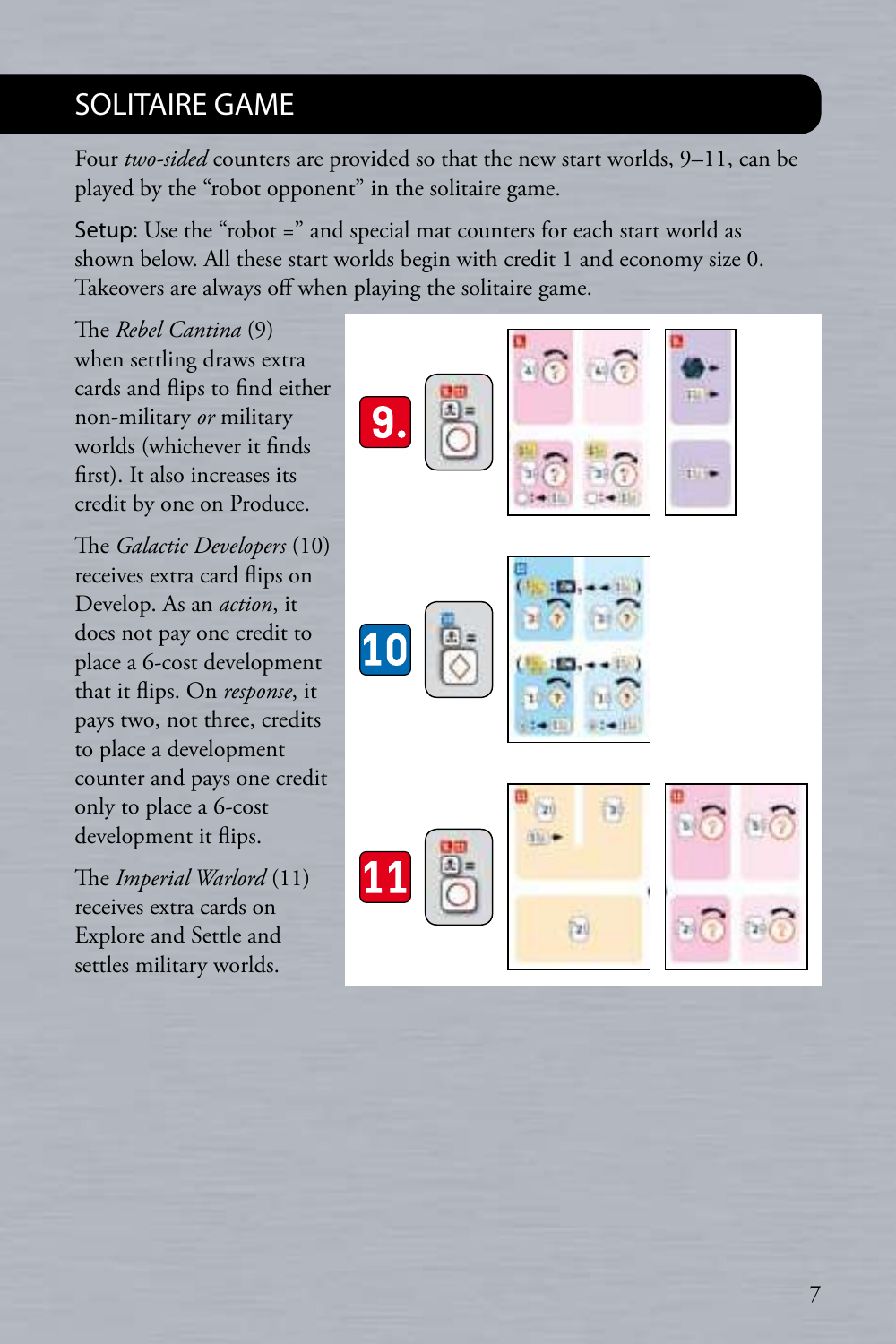# DRAFTING VARIANT (2-5 players)

The drafting variant introduced in *The Gathering Storm*, with the additional start worlds and game cards from this expansion, now supports up to five players (with no rule changes).

# CONTEST ENTRY CARD

We have left a few "slots" in the next expansion for ideas submitted by you, the players. Use the contest entry card to send your best card idea to us for possible use in future expansions. See the entry card for further details.

# GOAL CONDITIONS

#### "First" goals:



First to have at least eight *cards* (developments or worlds) in tableau at the end of a phase (*Expansion Leader*).



First to have at least four goods in tableau at the end of a phase (*Galactic Riches*).



First to have at least three UPLIFT cards in tableau (*Uplift Knowledge*).

#### "Most" goals:



At least three and the most Rebel *Military* worlds  $(O)$  in tableau (*Propaganda Edge*).



At least three and the most cards with *Explore* (Phase I) powers in tableau (*Research Leader*).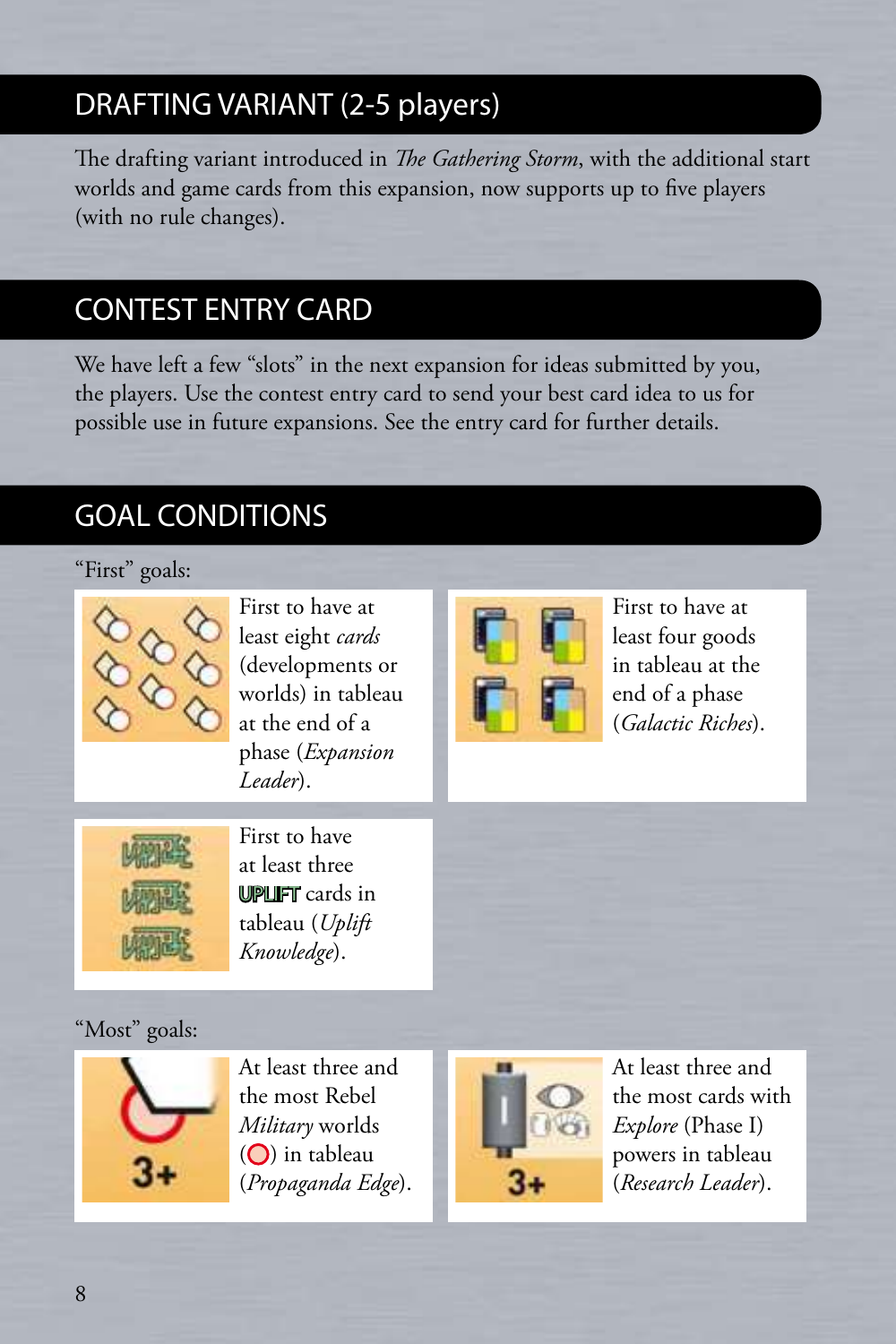# CARD POWERS (by phase)

See page 12 for the powers of the *Hidden Fortress* and the *R&D Crash Program*, the winners of the first expansion's contest.

## I: EXPLORE

#### Mix and Match Explore



The player combines *all* exploration draws with his cards in hand before discarding during Explore. *Thus, an* Explore +5 *becomes draw 7 cards, combine them with cards in hand, and then discard any 6 cards.*

# III: SETTLE

Pay for Military  $\circ$ 



As an action, the player may place a non-Alien military world  $\left(\bigcap\right)$  as a non-military world  $\left(\bigcap\right)$ . The cost is

the world's defense, with any other applicable *discounts*.



As an action, the player may place a Rebel military world

 $\overline{O}$ ) as a non-military world  $\overline{O}$ ). The cost is the world's defense –2, with any other applicable *discounts*.

#### Take Over a World $\blacktriangleright$  )

As an action, the player may *conquer* a military world  $\left(\bigcirc\right)$  in another player's tableau (see pages 3–6).



Take over a Rebel military  $W$  world  $($ .

 $\lambda$  Take over from a tableau with at least one **IMPERIUM** card, adding 2 Military for each Rebel military world ( $\bigcirc$ ) in your tableau (at start of *Settle*).



Discard from your tableau to take over from a tableau with total Military of at least 1.

#### Reduce Pay for Military Cost

–2 cost when using a *pay for*  $mili tary$  ( $\bigcirc$ ) power.

*This power does not give the player the ability to pay for military worlds; another power must be used to do so.*

#### Conquer Non-military World



As an action, the player may discard this card from his

tableau to place a non-military world  $(O)$  as a military world  $(O)$ .

Its defense is equal to its printed cost –2. This cannot be combined with *takeover*  $\left(\bigstar\right)$  or *pay for military*  $\left(\bigcirc\right)$  powers.

Takeover Defense

The player's worlds defend against takeover attempts at +2 for each Rebel military world  $\left(\bigcirc\right)$  and +1 for each non-Rebel military world  $\left(\bigcap\right)$  in his tableau (at start of *Settle*).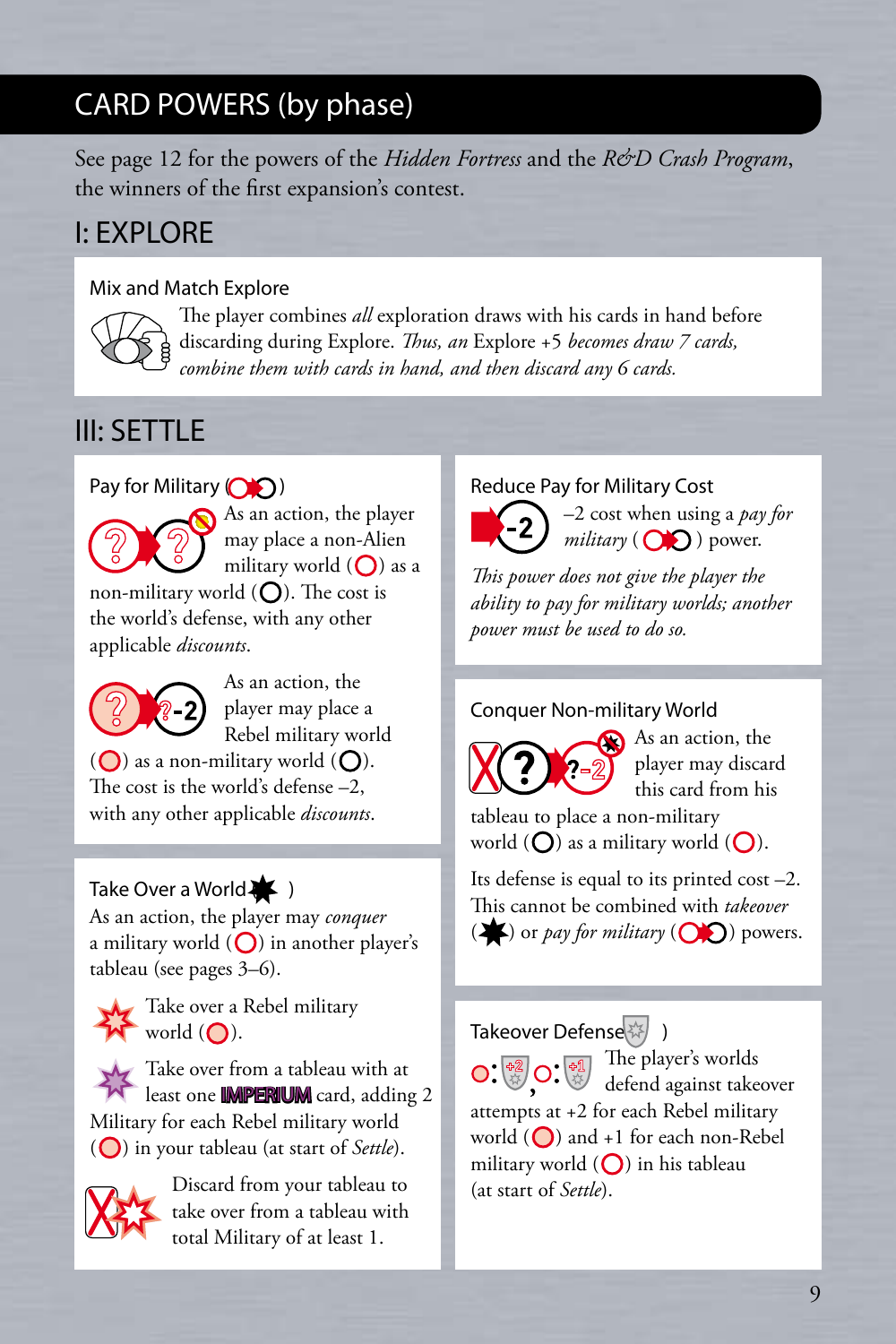# IV: CONSUME



#### Gain 1 VP



Gain 1 VP. *This* can *be doubled with the* Consume: 2x *bonus*.

# V: PRODUCE

#### Produce Windfall on Other



The player produces a good on one of his *other* windfall worlds of the specified *kind* without a good on it.

*This power is* separate *from* Interstellar Prospectors' *normal* Produce *power and can be used when it already has a good.*

#### ROUND END

#### Larger Hand Limit



Discard down to 12, not10, cards at the end of the round.

#### Ante and Draw if Lucky

The player may ante a card from hand of cost or defense 1-6 to flip over that number of cards from the supply. If any of them has a larger cost/defense than the ante card has, choose any one of the cards flipped over to keep, plus the ante card. If not, discard the ante card.

*Example: Alan antes a cost 5 card and flips over five cards, one of which is defense 7. Alan keeps his ante and any one flipped over card. If none of them had a cost or defense of 6 or more, Alan would lose his ante card.*

|  |  |  | 0 1 2 3 4 5 6 7 8 9                 |  |  |
|--|--|--|-------------------------------------|--|--|
|  |  |  | $\Diamond$ 0 23 12 10 11 2 22 0 0 0 |  |  |
|  |  |  | $0$ 3 11 17 15 5 6 4 1 0 0          |  |  |
|  |  |  | 0 0 11 9 6 3 4 2 1 1 1              |  |  |

*# of cards at each cost/defense (both expansions)*

#### Draw for worlds



Draw 2 cards for each Uplift world with  $\frac{1}{\sqrt{2}}$  in the player's tableau.

Draw 1 card for each  $\bigcirc$ :  $\lceil 1\frac{3}{5}\rceil$  Rebel world  $\left(\bigcirc \bigcirc$  in the player's tableau.

*The* Rebel Cantina *itself is a Rebel (non-military) world*.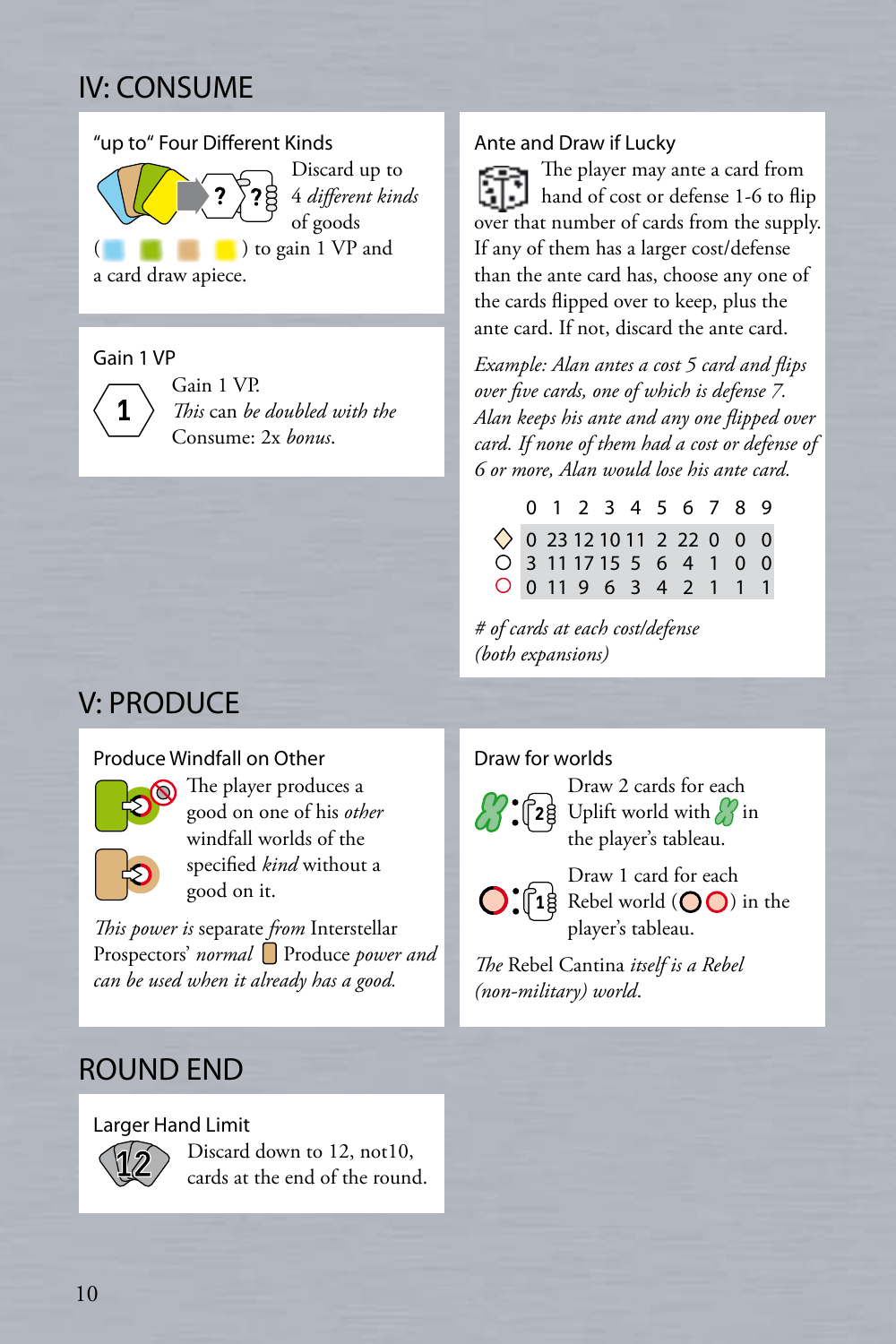# 6-COST DEVELOPMEK ? POWERS

For these developments, score end of game VPs for every card in its owner's tableau that satisfies one of the conditions listed on it, where a CARD TITLE refers to that card's presence in the tableau.



*Pan-Galactic Research* is a 6-cost development worth 4, not  $\langle \overline{\cdot} \rangle$ , VPs. Placing it does not satisfy the *Galactic Status* goal (in expansion #1), but does count as 2 VPs for *Galactic Federation*.